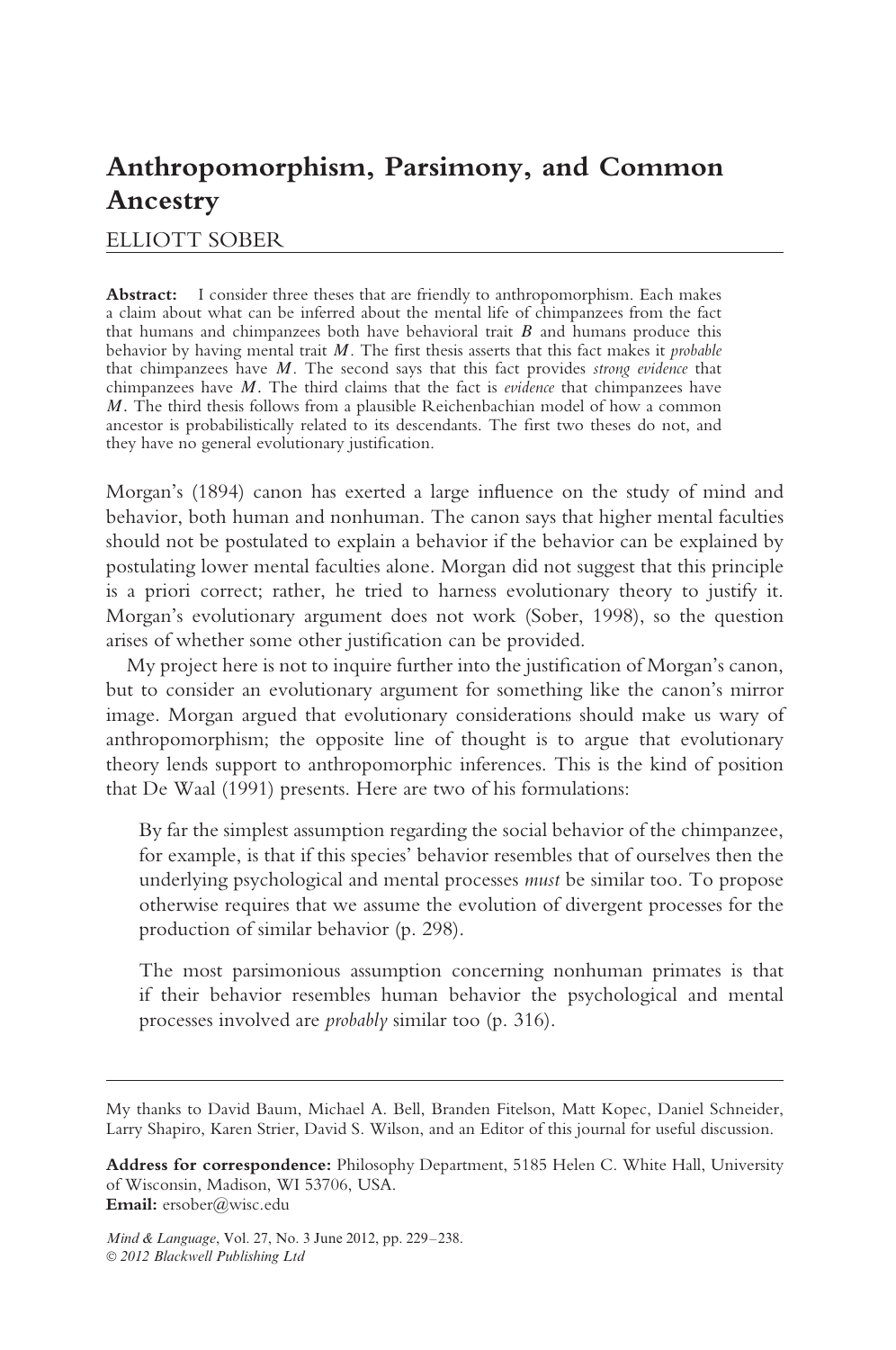I italicize 'must' and 'probably' to mark a difference to which I will return. In these passages as well as in others, De Waal isn't noting what parsimony considerations entail in order to distance himself from a dictum he disdains; on the contrary, his point is to endorse the recommendations that parsimony considerations provide (De Waal 1999, 2009).

Karin-D'Arcy (2005, pp. 185-86) criticizes De Waal's argument on the ground that it appeals to introspection and also on the ground that it bases its inference on too small a sample. The first criticism can be addressed by dropping the mention of introspection. Instead of starting with the premise that we know *by introspection* that human beings have mental characteristic  $M$ , the argument can simply start with the more modest statement that human beings have mental characteristic *M*. The argument then is merely one of extrapolation—from us to another species. As such, the form of argument applies with equal force to nonmental traits. For example, if human beings transport oxygen to their tissues by using the hemoglobin molecule, the argument will conclude that the most parsimonious hypothesis is that chimpanzees use the same proximate mechanism if they too transport oxygen. Karin-D'Arcy's second criticism of De Waal is less easily countered. How strong an inference can one draw about the characteristics of chimpanzees based just on the observation of a single, albeit closely related, species? Surely the conclusion that chimpanzees *must* be like us is too strong. And perhaps the conclusion that they *probably* are like us is too strong as well.

Even if De Waal's formulations go wrong, there remains a more modest anthropomorphic thesis with which to reckon. This is the claim that if human beings and a closely related species (e.g. chimpanzees) both exhibit behavior *B*, and if human beings produce *B* by occupying mental state *M*, then this is *evidence* that *M* is also the proximate mechanism that chimpanzees deploy in producing *B*. It is useful to understand this thesis by using the Bayesian conception of confirmation:

Given background assumptions *A*, observation *O* confirms hypothesis *H* if and only if  $Pr_A(H|O) > Pr_A(H)$ .

The 'A' subscript on the probability function means that probabilities are assigned on the assumption that *A* is true. For Bayesians, confirmation means probability-raising. Applied to the case at hand, the thesis is that:

(\*) Pr<sub>A</sub>(chimpanzees have *M* | humans have *M*) > Pr<sub>A</sub>(chimpanzees have *M*).

The background assumption A in  $(*)$  is that humans and chimpanzees both have the behavioral trait *B*. The idea I wish to explore is that the fact that humans and chimpanzees have a common ancestor provides a justification for this inequality. Notice that proposition (\*) does not entail that  $Pr_A$ (chimpanzees have *M*|humans have  $M$ )  $>$   $\frac{1}{2}$ , which is why this evidential thesis about anthropomorphism is more modest than the second of De Waal's two formulations, quoted above.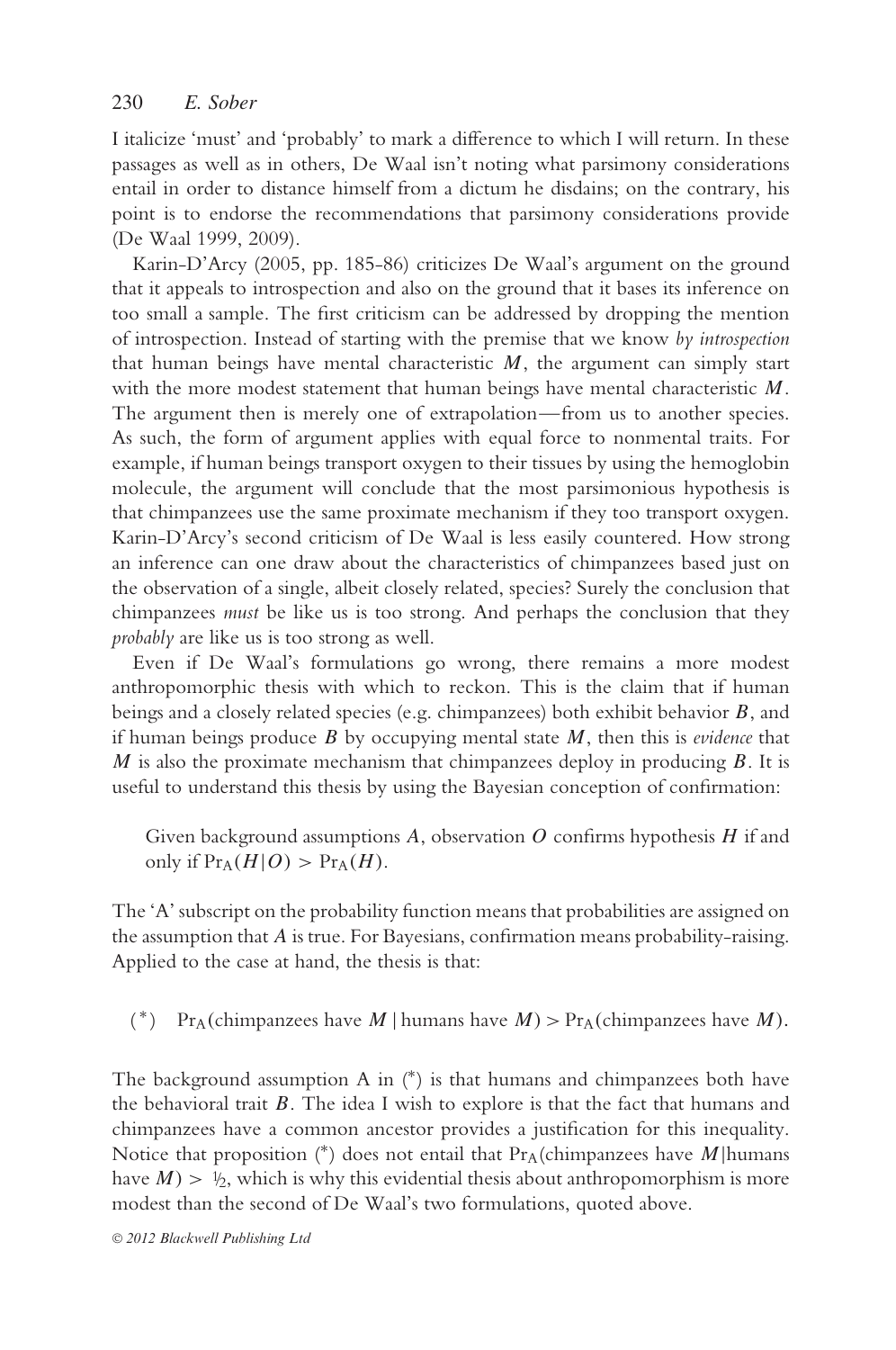If humans and chimpanzees both perform behavior B, and humans do so because they are in mental state M, what is the most parsimonious hypothesis about the proximate mechanism that chimpanzees deploy? See text for more details.



**Figure 1** *Cladistic parsimony solution*

Before discussing whether (\*) is true, I want to describe how parsimony leads to the kind of conclusion that De Waal endorses. The concept of parsimony that De Waal has in mind is *cladistic* parsimony, according to which the complexity of an evolutionary hypothesis is measured by counting how many changes in character state the hypothesis requires. The problem that De Waal is addressing, and the solution that cladistic parsimony provides, are represented in the accompanying figure (Figure 1). We observe that humans and chimpanzees perform behavior *B*, and we know that humans do so by using the proximate mechanism *M*. We assume that humans and chimpanzees have a common ancestor. The box in the figure depicts their most recent common ancestor (MRCA); below that, a more ancient common ancestor is represented, which is assumed to lack the behavioral trait *B*. What inference should be drawn concerning the proximate mechanism that chimpanzees deploy? Suppose, to make the problem simple, that there are exactly two proximate mechanisms  $(M \text{ and } N)$  that could produce the behavior  $B$  and that each proximate mechanism suffices for *B* to occur.

Since humans and chimpanzees perform behavior *B*, the most parsimonious hypothesis about the MRCA is that it performed *B* as well. This assignment is most parsimonious because it requires only a single change in character state—from *not B* in the ancient ancestor to *B* in the MRCA. Assigning *not B* to the MRCA is less parsimonious, since it requires that at least two changes must have occurred—one in the lineage leading from the MRCA to humans, the other in the lineage leading from the MRCA to chimpanzees. The parsimonious assignment of *B* to MRCA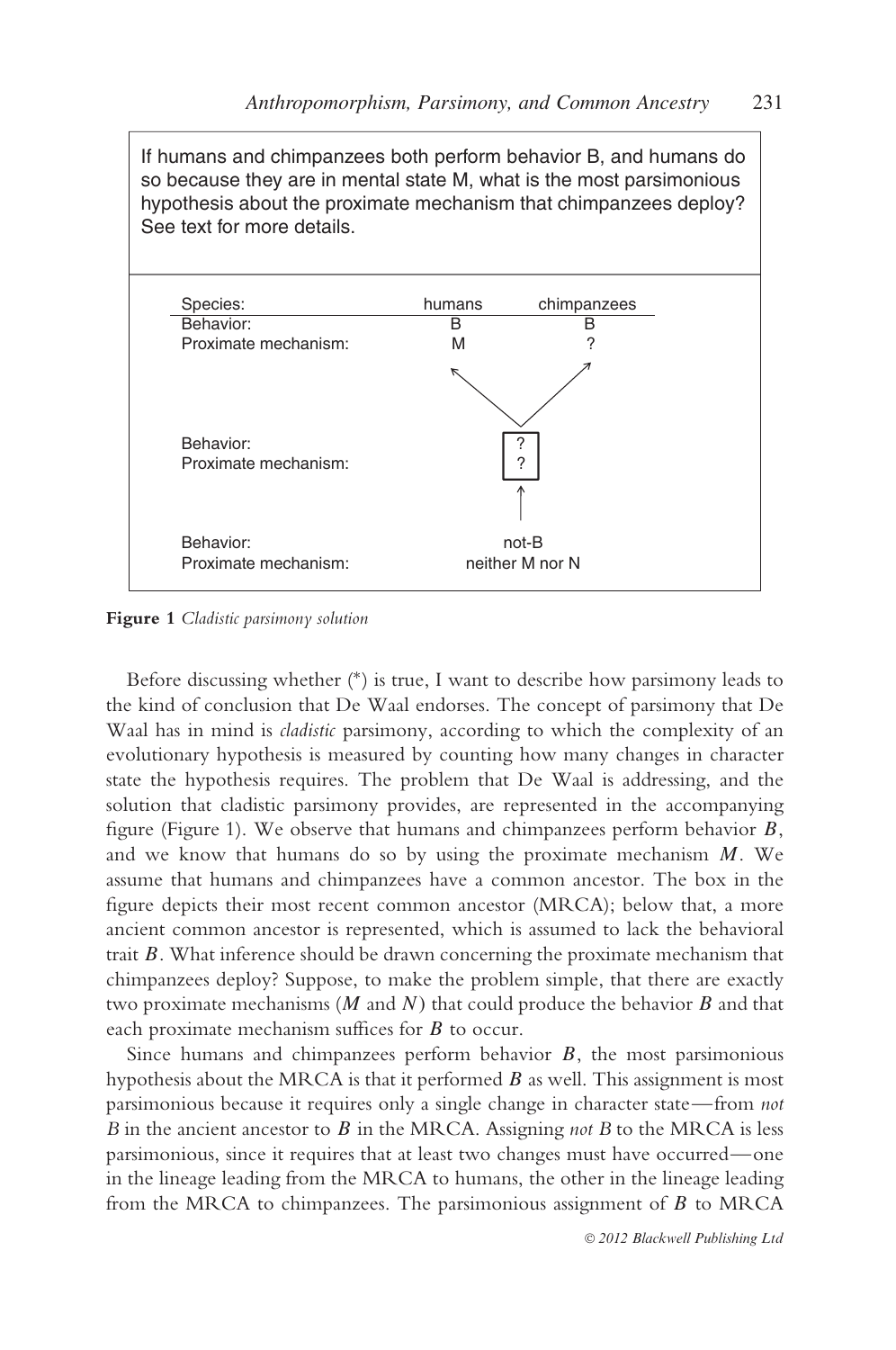means that the MRCA used either *M* or *N*. But which of these two proximate mechanisms should be assigned to the MRCA, and which to chimpanzees? The most parsimonious hypothesis is that both use *M*. Cladistic parsimony endorses anthropomorphism in this simple inference problem.<sup>1</sup> Notice that the logic of this inference applies to any pair of related species that share a phenotype where the proximate mechanism that causes this phenotype is known for one species but unknown for the other. The cladistic argument has nothing essentially to do with *us* or with the fact that the proximate mechanism is *psychological.*<sup>2</sup>

Cladistic parsimony now is controversial in evolutionary biology (Sober, 1988, 2008, 2011). Many evolutionary biologists appeal to parsimony when they make phylogenetic inferences, but many others prefer to use statistical inference procedures that explicitly assume a particular model of the evolutionary process. Skeptics about parsimony may be inclined to reject De Waal's parsimony argument in favor of anthropomorphism<sup>3</sup> and to draw the same negative verdict about proposition ( ∗). This, I suggest, would be to conflate the bathwater and the baby. Proposition ( ∗) can be defended on grounds that have nothing to do with parsimony.

The argument I have in mind for (∗) is due to Hans Reichenbach (1956), who wasn't thinking about anthropomorphism or evolution when he made it. His more general and abstract project was to describe a probability model in which two effects trace back to a common cause. Reichenbach's model applies to the problem at hand if we think of human beings and chimpanzees as effects and their most

 $1$  How might bonobos (which are just as closely related to humans as chimpanzees are) and gorillas be brought into the picture? If bonobos have the behavioral trait *B*, this strengthens the parsimony inference that the MRCA of humans and chimpanzees has *B*. If bonobos lack *B* and gorillas do too, this raises the question of whether the presence of *B* in humans and

chimpanzees is a homoplasy; if it is, parsimony would not favor attributing *<sup>M</sup>* to chimpanzees. <sup>2</sup> The literature on theory of mind contains another kind of parsimony argument, one that does not discuss the evolutionary process, but rather has to do just with how an input/output device works now. This line of argument traces back to Morgan's Canon and aims to impugn anthropomorphism. Povinelli and Vonk (2003), for example, argue that a model that postulates behavior reading only is more parsimonious than a model that postulates behavior reading and mind reading both. Sober (2001) argues, to the contrary, that introducing an additional

intervening variable can sometimes increase a model's parsimoniousness. <sup>3</sup> Povinelli and Vonk (2003, p. 157) make the following argument: 'The first possibility is that the chimpanzee's mind seems similar to ours precisely because it is similar. Biological parsimony would seem to support such an assumption: chimpanzees and humans arose from a common ancestor about six million years ago. Alas, invoking biological parsimony will not help. After all, humans and chimpanzees are different in several other important ways, but this in no way denies their evolutionary relatedness. By way of analogy, the fact that some bats echolocate, but their closest living relatives do not, hardly constitutes a crisis for evolutionary theory.' Povinelli and Vonk's argument succeeds in showing that the existence of a common ancestor 6 million years ago does not *entail* that humans and chimps must be psychologically similar, but it does not undermine more modest theses that are friendly to anthropomorphism. Bolhuis and Wynne (2009, p. 833) assert that 'evolutionary analyses *...* because they are analyses of history, cannot uncover how an animal achieves a particular feat', but they do not explain why parsimony arguments about proximate mechanisms are not to be trusted.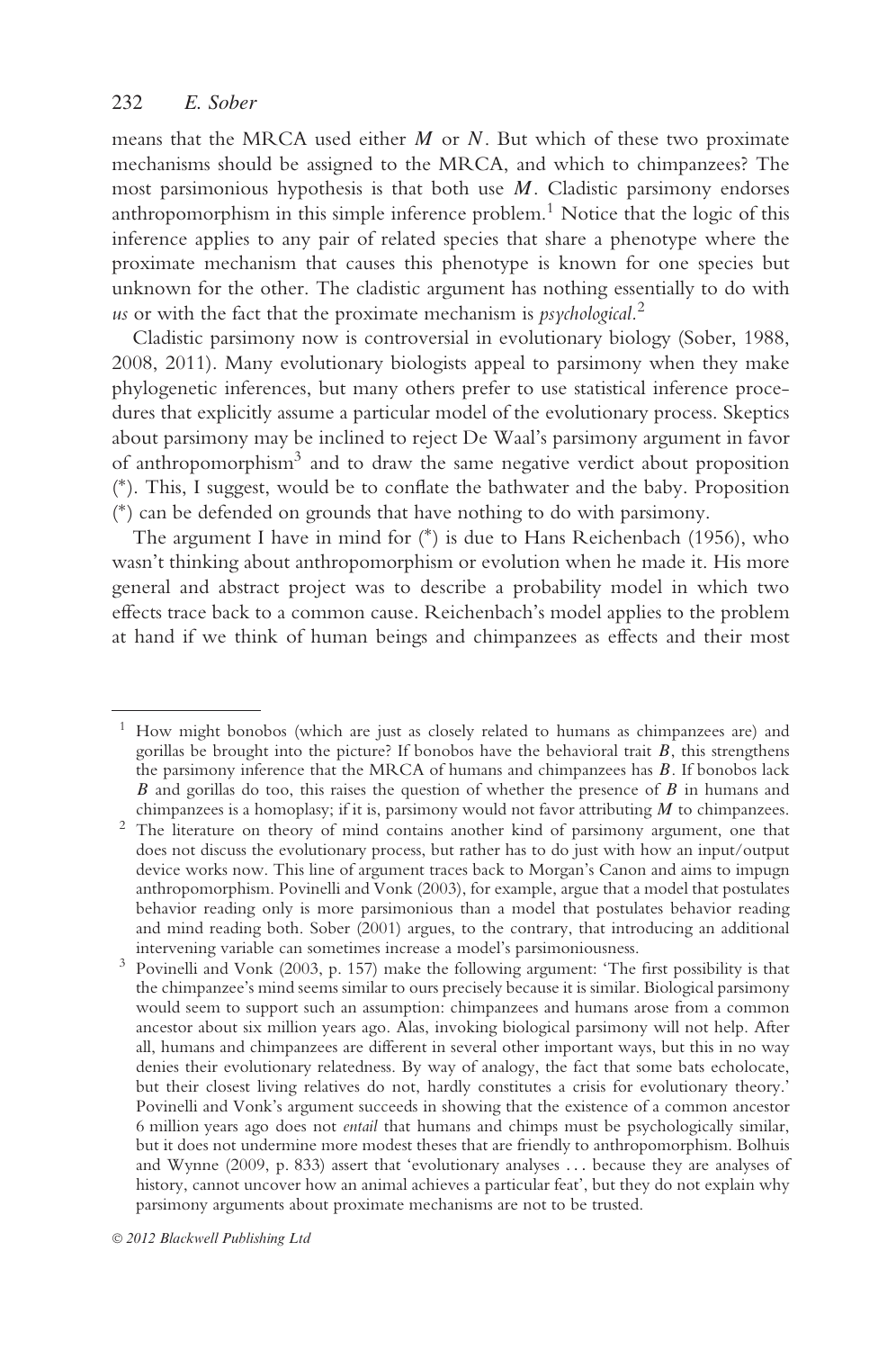recent common ancestor as the common cause. Here is Reichenbach's general idea: Suppose two effects  $E_1$  and  $E_2$  and their common cause  $C$  each occupy one of two states (coded as 0 and 1). I will write ' $E_1 = 0$ ' to represent the proposition that  $E_1$ is in state 0, and similarly for the other events and states. Reichenbach's model of how these events are related to each other involves three assumptions:

(i) Pr( $C=i$ ), Pr( $E_1=j|C=k$ ), and Pr( $E_2=j|C=k$ ) have values between 0 and 1 noninclusive, for all *i, j, k*.

(ii) 
$$
Pr(E_1=i|C=j)=Pr(E_1=i|C=j \& E_2=k)
$$
, for all *i*, *j*, *k*.

(iii)  $Pr(E_1=i|C=i) > Pr(E_1=i|C=i)$  and  $Pr(E_2=i|C=i) > Pr(E_2=i|C=i)$ , for all  $i \neq j$ .

In other words: (i) all probabilities are strictly between 0 and 1, (ii) the common cause screens-off the two effects from each other (i.e. the probability of one effect's being in a given state, given the state of the common cause, is the same regardless of what state the other effect happens to occupy),<sup>4</sup> and (iii) there is a positive correlation between the common cause and each of its effects. Reichenbach showed that these three assumptions entail that the two effects will be positively correlated:

$$
Pr(E_1 = i \& E_2 = i) > Pr(E_1 = i) Pr(E_2 = i),
$$
 for each *i*.

This correlation entails that:

$$
Pr(E_2=i|E_1=i) > Pr(E_2=i)
$$
, for each *i*.

If *E*<sup>2</sup> and *E*<sup>1</sup> are chimpanzees and humans, *C* is their most recent common ancestor, character state  $i$  is the mental state  $M$ , and we consider a probability function that embeds the assumption that humans and chimpanzees both have behavioral trait *B*, proposition (∗) follows.

Reichenbach's assumptions apply to many common causes and their effects.<sup>5</sup> In addition, these assumptions are routine in the probabilistic models of the evolutionary process that biologists use. Reichenbach's model is neutral on whether evolution is driven by drift or by selection, and also on whether rates of evolution are constant or shifting. Common ancestry, understood in terms of Reichenbach's model, justifies proposition (∗).

As noted above, proposition (∗) says nothing about what the absolute value is of Pr<sub>A</sub>(chimpanzees have *M*) humans have *M*). Even so, (\*) entails that estimating

<sup>&</sup>lt;sup>4</sup> This is equivalent to each state of the common cause's rendering the two effects conditionally independent of each other.

 $\frac{5}{10}$  It is not an assumption of Reichenbach's model that the common cause *C* is the *only* cause of  $E_1$ , nor is it assumed that *C* is the only cause of  $E_2$ ;  $E_1$  and  $E_2$  may each have their separate causes and Reichenbach's argument still goes through (Sober and Barrett, 1992, p. 10).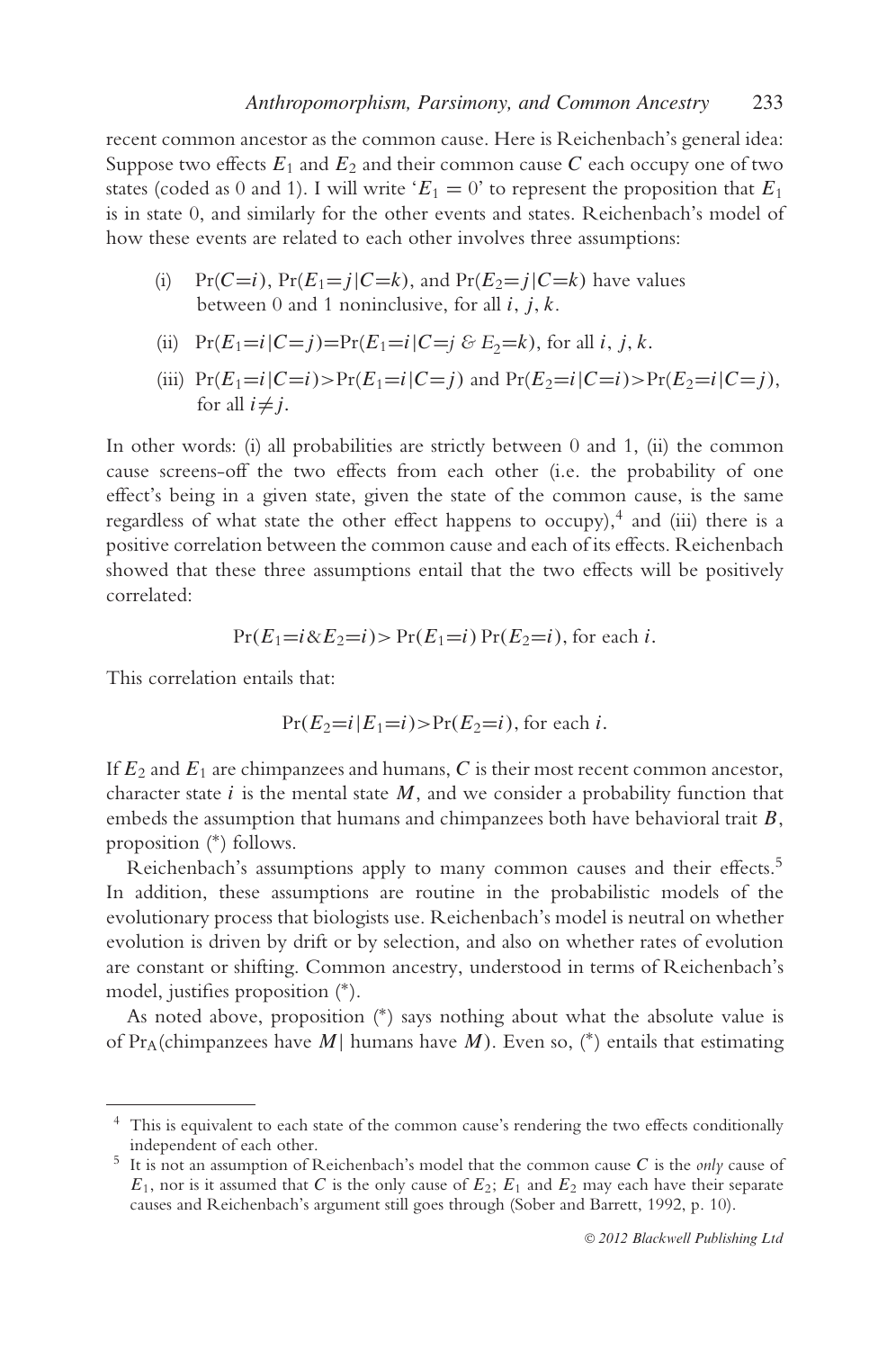the value of  $Pr_A$ (chimpanzees have  $M$ ) would place a lower bound on the value of the conditional probability of interest. I suspect, however, that nothing much can be done with this idea. For example, consider the fact that the frequency of behavior  $\hat{B}$  in the species that now populate the earth is something we can estimate from observations. If *B* is a necessary condition for *M*, the frequency of *M* can't be greater than the frequency of *B*. Does this fact about frequency suffice to justify the conclusion that  $Pr_A$ (chimpanzees have *M*) is less than the frequency of *B*? Even if it does, the result is useless. An *upper* bound on  $Pr_A$ (chimpanzees have  $M$ ) does not allow (\*) to place a *lower* bound on  $Pr_A$ (chimpanzees have *M*) humans have *M*).

Another question may be more tractable. Proposition (∗) says that observing that humans have *M* is evidence that chimpanzees do too. But how strong is the evidence thus provided?6 Here we need a measure of the degree to which observation *O* confirms hypothesis *H*. Several measures of Bayesian *degree of confirmation* have been proposed; see Fitelson (1999) for a review of the pluses and minuses of each. The measure I want to consider here is the likelihood ratio:

$$
\text{DOC}(O, H) = \frac{\Pr(O|H)}{\Pr(O|notH)},
$$

so the next question to investigate is what makes the quantity

$$
\frac{\Pr(\text{humans have } M | \text{chimpanzees have } M)}{\Pr(\text{humans have } M | \text{chimpanzees lack } M)}
$$

large and what makes it small.7 Reichenbach's model entails that this ratio is larger than one; the question is how much larger than one it is.

First some notation: I will discuss three taxa, humans (H), chimpanzees (C), and their most recent common ancestor (A). I will write 'C1' to represent the proposition that chimpanzees have mental trait  $M$  and 'C0' to represent the proposition that they do not. Similarly for the other taxa and their possible character states.<sup>8</sup> The above likelihood ratio can be expanded as follows:

$$
\frac{\Pr(H1|C1)}{\Pr(H1|C0)} = \frac{\Pr(H1|A1)\Pr(A1|C1) + \Pr(H1|A0)\Pr(A0|C1)}{\Pr(H1|A1)\Pr(A1|C0) + \Pr(H1|A0)\Pr(A0|C0)}
$$

<sup>6</sup> Notice that the cladistic argument for anthropomorphism, *per se*, does not address this quantitative question. Parsimony just provides an ordering of how well supported various

hypotheses are. <sup>7</sup> I drop the subscript A from the probability function in stating the question I want to pursue because I don't want to assume that the most recent common ancestor of Humans and Chimpanzees has the behavioral trait  $B$ .

<sup>&</sup>lt;sup>8</sup> So 'A0' means that the ancestor *A* either has *N* or has neither *M* nor *N* (in which case it lacks the behavior *B)*. Unlike the formulation of proposition (∗), the present analysis does not assume that the taxa have *B.*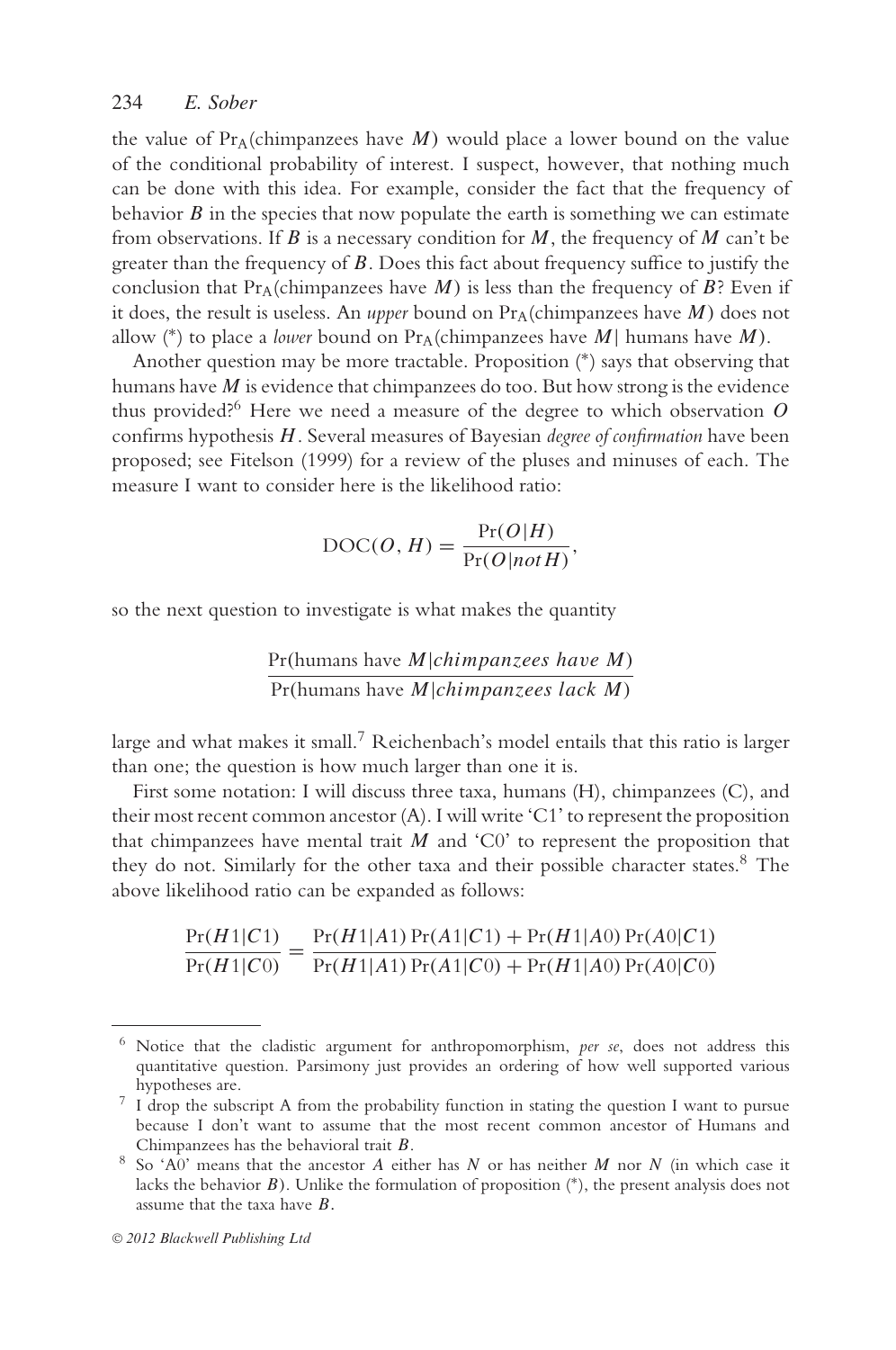The right-hand side of this equation has the form

$$
(**) \qquad \frac{ax + b(1-x)}{ay + b(1-y)}.
$$

Notice that the numerator and denominator in (∗∗) each take a weighted average of *a* and *b*. As for *a* and *b* themselves, it is standard to assume that  $a > b$ ; this just means that a descendant  $(H)$  and its ancestor  $(A)$  are positively correlated, which is a given in all Markov models of evolution (Sober, 2008, pp. 215-6). If *a* isn't much bigger than  $b$ , then there is no way for  $(**)$  to be much greater than unity. For example, if  $a = 0.7$  and  $b = 0.6$ , the largest value (\*\*) could have is  $0.7/0.6 = 1.2$ .<sup>9</sup>

The values of *a* and *b—* namely of Pr(H1|A1) and of Pr(H1|A0)—depend on the amount of time separating the most recent common ancestor from present day humans *and* on the probability per unit time of the lineage's changing character state. The fact that this lineage has a duration of about 6 million years does not suffice to say anything about the values of *a* and *b*, though it is true (for fixed probabilities of change per unit time) that the more time there is between the MRCA and human beings, the closer these two probabilities will be to each other; they start with values of 1 and 0 when the lineage has a duration of zero and then edge towards each other as time marches on. It is interesting that this very basic consideration about the value of the ratio (∗∗) concerns human evolution alone; chimpanzees have nothing to do with it.

The chimpanzee side become relevant if *a* and *b* are very different. For example, if  $a = Pr(H1|A1) = 0.9$  and  $b = Pr(H1|A0) = 0.01$ , the values of *x* and *y* are worth considering. The ratio (\*\*) can be rewritten as:

$$
\frac{x(a-b)+b}{y(a-b)+b}.
$$

Since a*>*b, this ratio is made larger by maximizing *x* and minimizing *y.* Bayes' Theorem allows each of those terms to be expanded as follows:

$$
x = Pr(A1|C1) = \frac{Pr(C1|A1)Pr(A1)}{Pr(C1)}
$$

$$
y = Pr(A1|C0) = \frac{Pr(C0|A1)Pr(A1)}{Pr(C0)}.
$$

Given the common term Pr(A1), the way to make *x* large and *y* small is to make  $Pr(C1|A1)$  large and  $Pr(C1)$  small. What can be said about these two quantities?

<sup>9</sup> Although there is no precise cut-off separating strong evidence from weak, Royall (1997) recommends using a likelihood ratio of at least 8 to define what strong evidence is.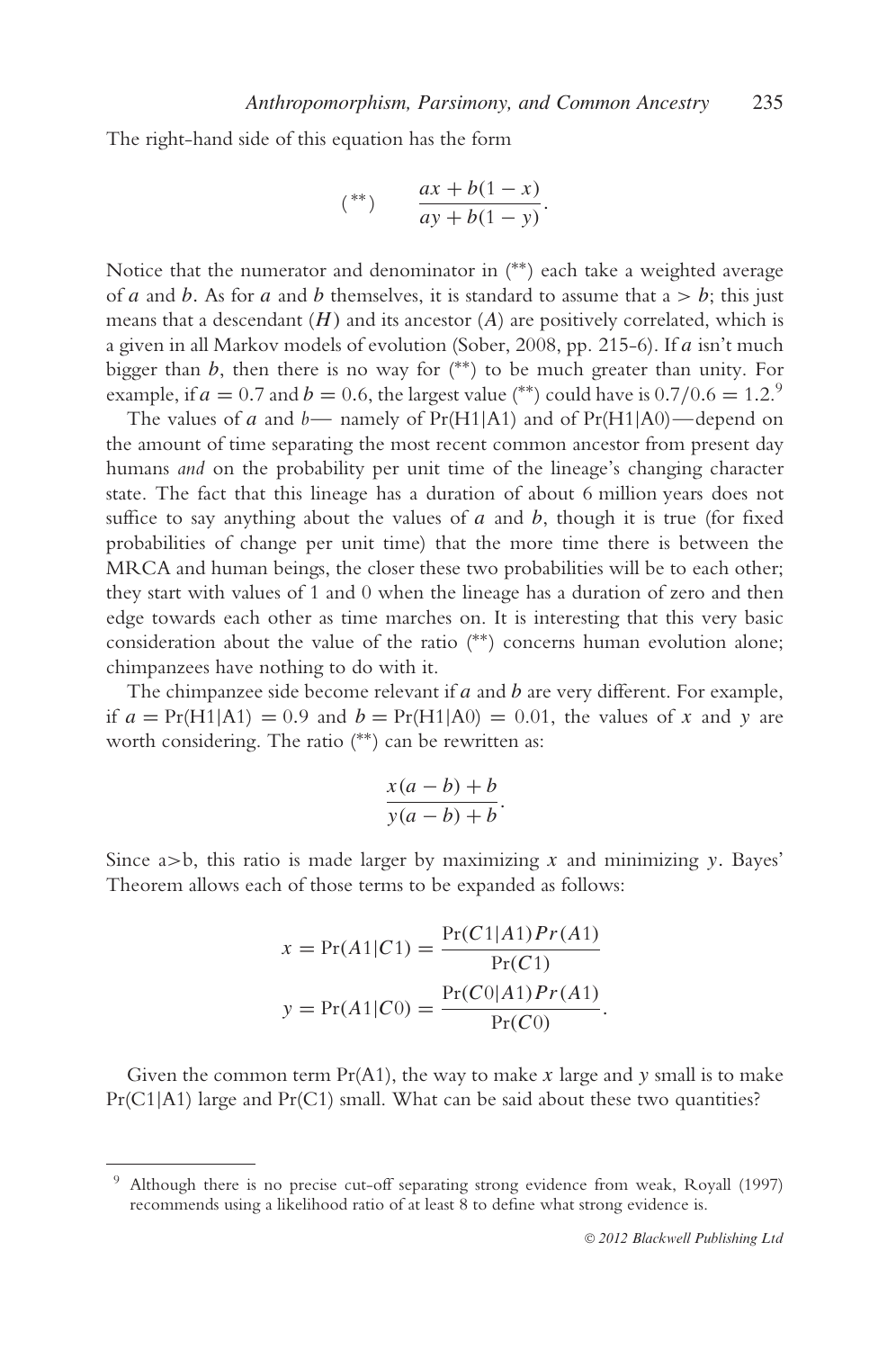For Pr(C1|A1) to be large, it must be true that chimpanzees would probably have *M* if the most recent common ancestor they share with humans had that trait. The question here is not whether the most recent common ancestor in fact had *M*; the question is whether chimps would probably retain that trait *if* the ancestor already possessed it. Perhaps the answer is *yes*, on the ground that selection would favor the retention of *M* once it was in place. What about Pr(C1) being small? If behavior *B* is rare among current taxa, then the frequency of *M* must be lower still. Perhaps this provides a reason to think that the prior probability Pr(C1) is small. So the question about strength of evidence—that is, of how much larger than one the ratio (∗∗) is—needs to be answered by attending to the values of the four parameters just discussed. Proposition (\*) follows from weak Reichenbachian assumptions, and this entails that the ratio (∗∗) is *bigger* than one, but further assumptions are need to say whether (<sup>\*\*</sup>) is *much bigger* than one.<sup>10</sup>

De Waal's assertion that 6 million years is too short a time for humans and chimpanzees to have different proximate mechanisms for producing a shared behavioral trait *B* should raise eyebrows when viewed against the backdrop of the growing number of documented cases of rapid evolution, especially ones in which different proximate mechanisms evolve that produce 'the same' phenotype. Consider, for example, the evolution of lactose tolerance, a trait that some 25% of present day human beings possess. This phenotype evolved since agriculture came on line about 10,000 years ago, and the trait evolved multiple times, with different gene complexes evolving in different human populations (Tishkoff *et al*. 2007). This example does not show that 6 million years suffices for humans and chimps to evolve different mental mechanisms (*M* and *N )* for producing behavior *B.* But it does show that the claim that '6 million years is not enough' requires a detailed argument that focuses on the specifics of the traits and the species involved. Cladistic parsimony does not furnish that argument;<sup>11</sup> neither does the fact that 6 million years is a mere flicker in the 3.8 billion years since life on earth began.

Biologists are now exploring data and theory concerning how two species can have the same phenotype though the underlying proximate mechanisms differ. True and Haag (2001) call the process that can produce this outcome 'developmental systems drift', but they do not mean to restrict the process to neutral evolution. For example, two species might exhibit behavior B2 as a pleiotropic effect of different gene complexes. Suppose that in the first species gene G1 now causes B1 and B2

<sup>10</sup> The distinction between the truth of the statement '*O* confirms *H*' and an assessment of the degree to which *O* confirms *H* also needs to be drawn in connection with the first step of the cladistic analysis of the problem depicted in the figure. Weak assumptions entail that if humans and chimps have the behavioral trait *B*, that this is evidence that MRCA has *B* as well. These assumptions do not suffice to answer the question of how strong the evidence is that MRCA has  $B$  (Sober , 2011, pp. 155-57).

<sup>&</sup>lt;sup>11</sup> Notice that the cladistic argument represented in the Figure is not affected by how long ago the MRCA was. This shows that the cladistic argument is insensitive to one of the factors that influences strength of evidence.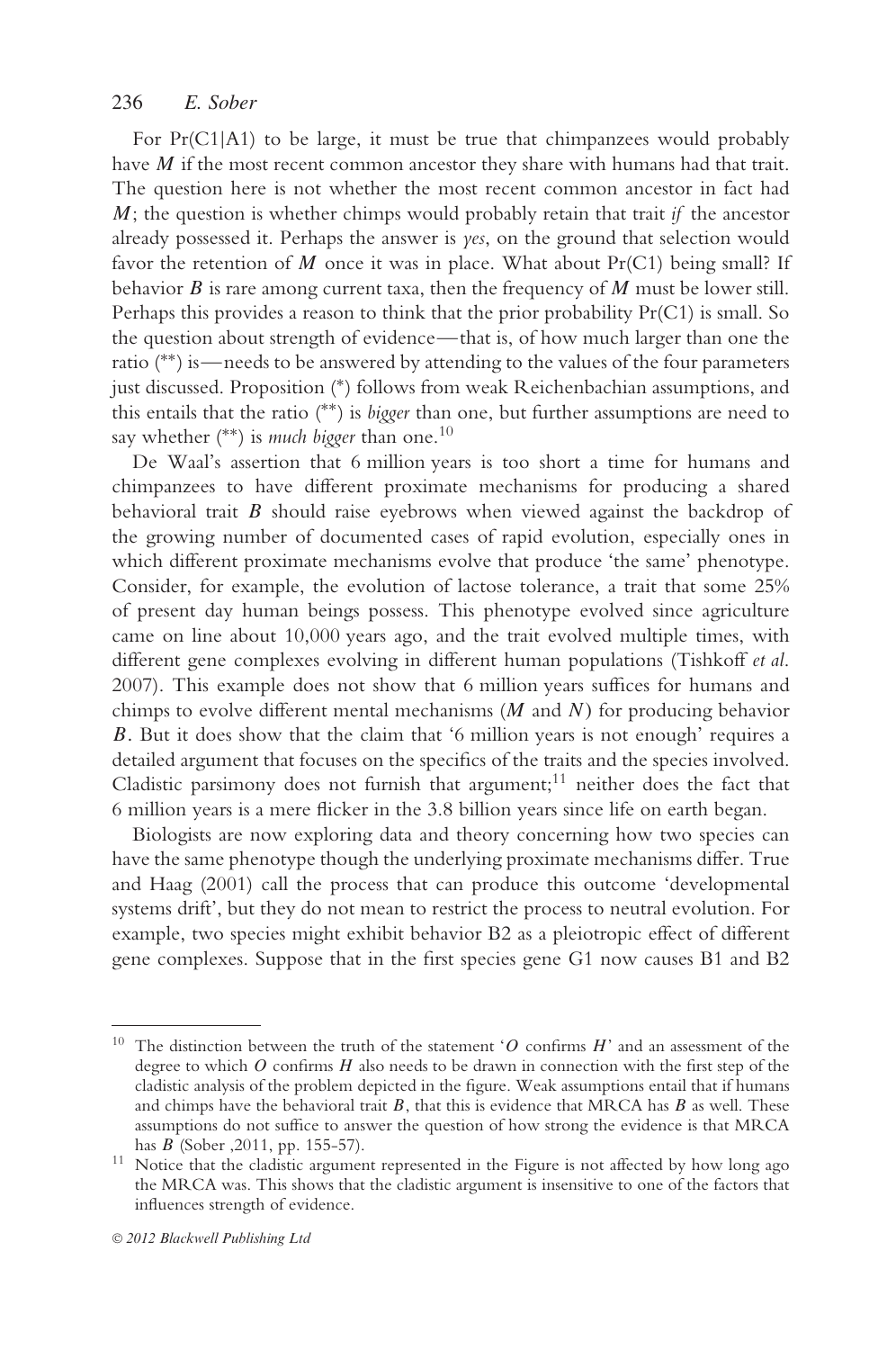whereas in the second G2 now causes B2 and B3. Selection for B1 in the first species or for B3 in the second can be why the proximate mechanisms diverged. Selection can lead to this 'unparsimonious' solution even when B2 is present in both species *and* in their most recent common ancestor. True and Haag (p. 110) say that 'at the short end of the time scale, there is a great deal of evidence of DSD between recently diverged species.'

I conclude that there is no general evolutionary reason for thinking, when both humans and chimpanzees produce behavior *B*, that the fact that humans have mental state *M* is *strong* evidence that chimpanzees have *M* as well. But drop the word 'strong' and a weaker thesis reappears: the fact that humans have *M* is *evidence* that chimpanzees do too. This modest anthropomorphism is the kernel that remains after the chaff has been discarded.

> *Department of Philosophy University of Wisconsin, Madison*

#### **References**

- Bolhuis, J. and Wynne, C. 2009: Can evolution explain how minds work? *Nature,* 458, 832–3.
- De Waal, F. B. M. 1991: Complementary methods and convergent evidence in the studyof primate social cognition. *Behaviour,* 1l8, 297–320.
- De Waal, F. B. M. 1999: Anthropomorphism and anthropodenial—consistency in our thinking about humans and other animals. *Philosophical Topics, 27*, 255–80.
- De Waal, F. B. M. 2009: Darwin's last laugh. *Nature,* 460, 175.
- Fitelson, B. 1999: The plurality of Bayesian measures of confirmation and the problem of measure sensitivity. *Philosophy of Science,* 66, S362–S378.
- Karin-D'Arcy, M. R. 2005: The modern role of Morgan's canon in comparative psychology. *International Journal of Comparative Psychology*, 18, 179–201.

Morgan, C. L. 1894: *Introduction to Comparative Psychology.* London: Walter Scott.

- Povinelli, D. and Vonk, J. 2003: Chimpanzee minds: suspiciously human? *Trends in Cognitive Science*, 7, 157–60.
- Reichenbach, H. 1956: *The Direction of Time.* Berkeley, CA: University of California Press.
- Royall, R. 1997: *Statistical Evidence—A Likelihood Paradigm.* Boca Raton, FL: Chapman and Hall.
- Sober, E. 1988: *Reconstructing the Past—Parsimony, Evolution, and Inference.* Cambridge, MA: MIT Press.
- Sober, E. 1998: Morgan's canon. In D. Dellarosa Cummins and C. Allen (eds), *Evolution of Mind.* Oxford: Oxford University Press.